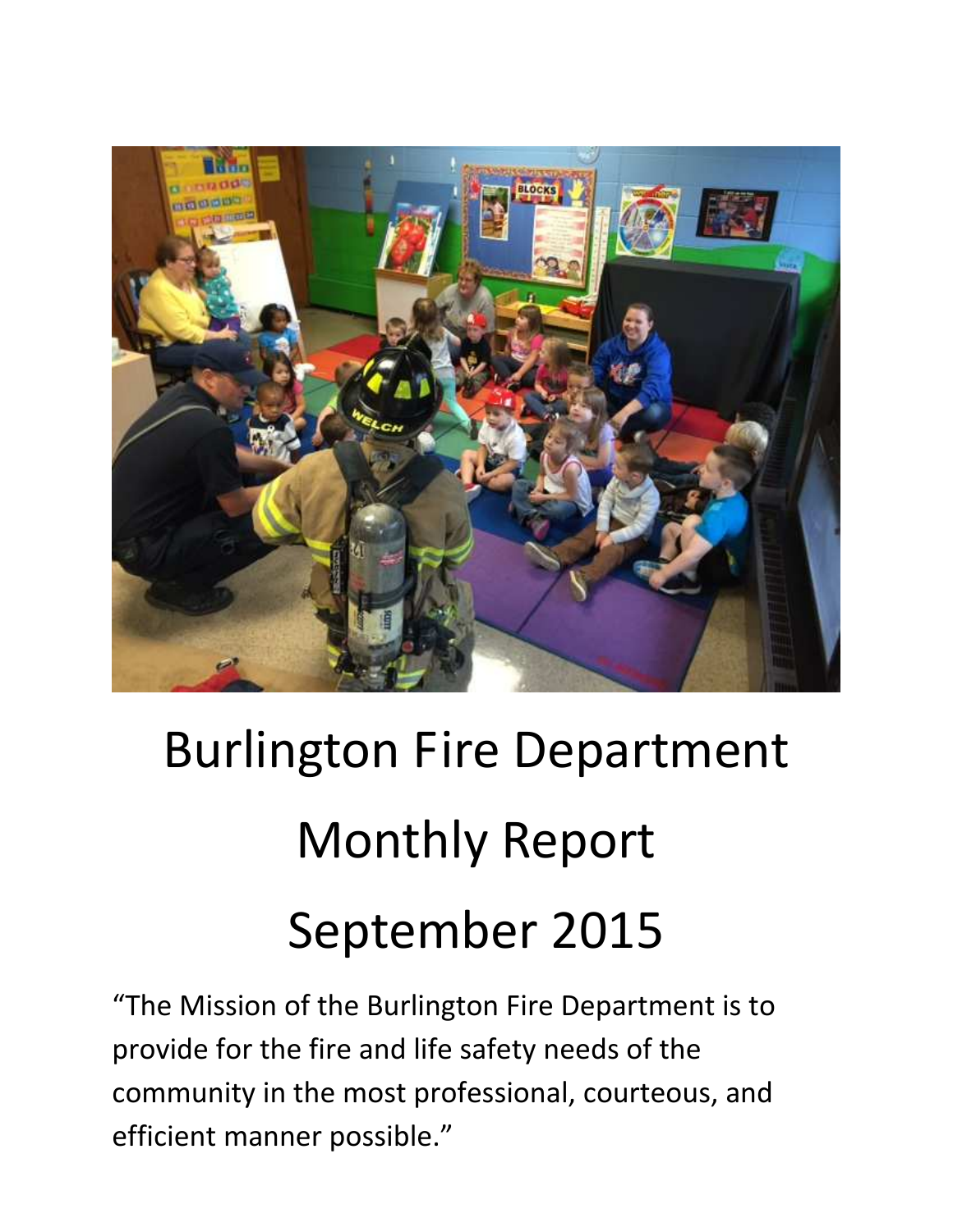#### **Training**

 Crews have been working their way through Firefighter 1 and Firefighter 2 training over the last several months. Currently all members of the Department are certified at or above Firefighter 1. At the conclusion of this training those needing Firefighter 2 will the opportunity to take a hands-on and written certification test.

 Crews continue to work on NFPA 1410 drills at various times and locations throughout the month. The drills are designed to improve and test the skills of firefighters in setting up for an initial fire attack. The drill for September was evolution number 9 and involved setting up an engine to supply the aerial with enough water to flow a minimum of 500 gallons of water per minute. The aerial truck was required to be supplied by a minimum of 300 feet of 5" diameter hose.

#### **Operations**

We had 373 calls for service in September including 125 overlapping calls. 103 of those calls originated in an area outside the city limits of Burlington. Our average response time for EMS calls within the city of Burlington was 5 minutes and 58 seconds. The average response time for all call types within the city of Burlington was 6 minutes and 23 seconds. This includes emergency and nonemergency calls.

We received 2 Bullard Eclipse LDX thermal imagers in September. These imagers allow firefighters to "see through smoke" which aids in locating victims and the seat of the fire. They can be used in hazardous materials incidents to locate leaks in containers and check fluid levels. They can also be used to locate missing or lost people in outdoor settings. The imagers were purchased through an Iowa Homeland Security Grant, submitted with the assistance of Gina Hardin, Des Moines County Emergency Manager.

#### **Fire Prevention**

On September 19<sup>th</sup>, volunteers from the Red Cross, Mormon Helping Hands, Elk's Lodge #84, and the Burlington Fire Department conducted a one day effort to reach 500 homes in the Burlington area. By the end of the day over 500 homes had been reached and 194 smoke alarms installed. At each home visited, the volunteers provided fire and weather-related emergency education. 439 smoke alarms have been installed free of charge since January 1, 2015.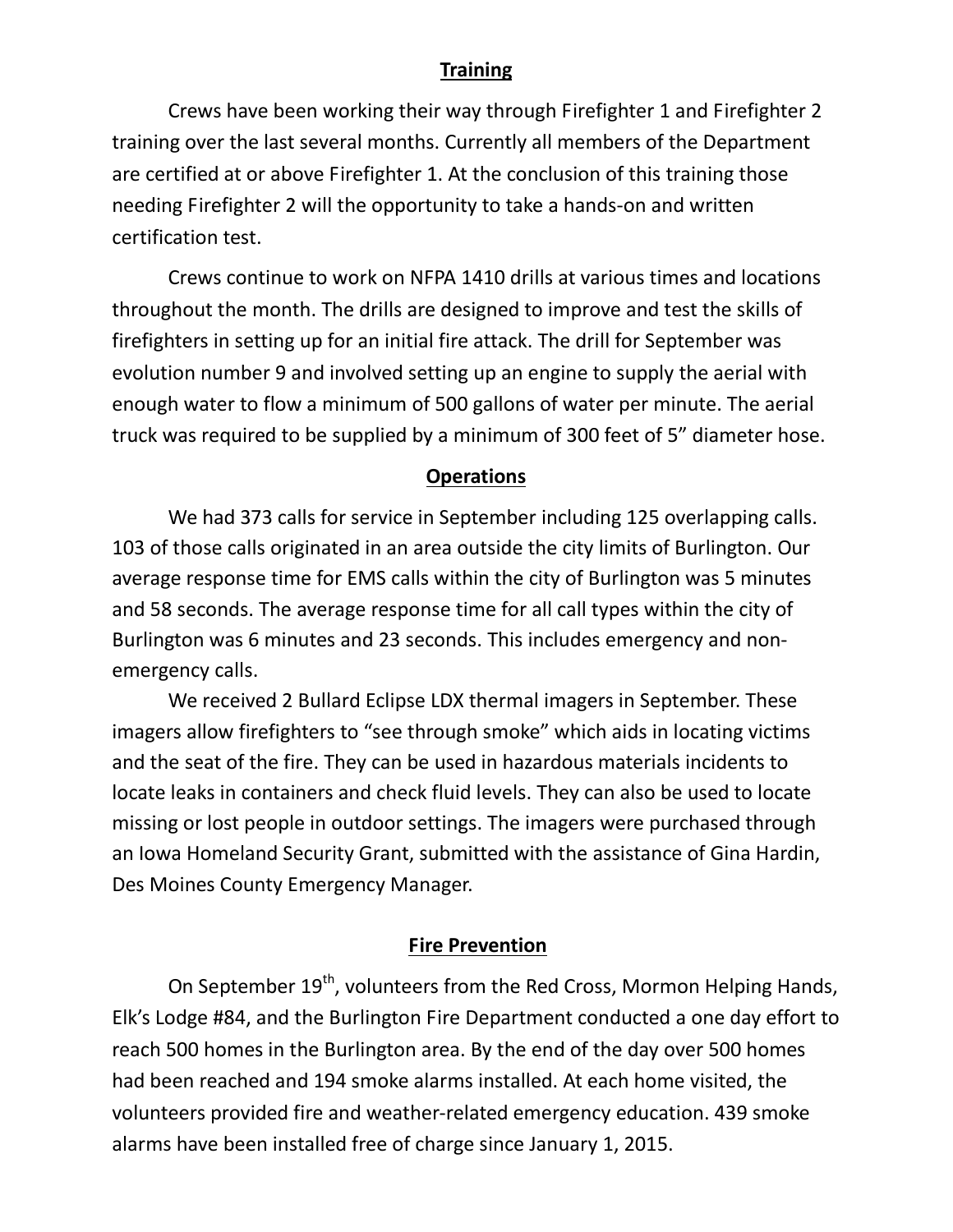All three shifts have been participating in developing pre-incident plans for a variety of high-risk occupancies in Burlington including residential and commercial building. The pre-incidents plans contain vital information needed to make an effective emergency response which include floor plans, utility shut-offs, nearest hydrant locations, and owner contact information. Currently these plans are only available in printed versions or on documents loaded into a computer. However, we hope to have them inserted into our GIS mapping system along with our hydrant map in the near future.

In addition to his normal duties, Fire Marshal Crooks attended the Iowa Association of Arson Investigator's conference where he was awarded a plaque thanking him for the many years of leadership that he has provided the organization. He has served as Director at Large East,  $1<sup>st</sup>$  and  $2<sup>nd</sup>$  Vice President. and President from 2012-2014.

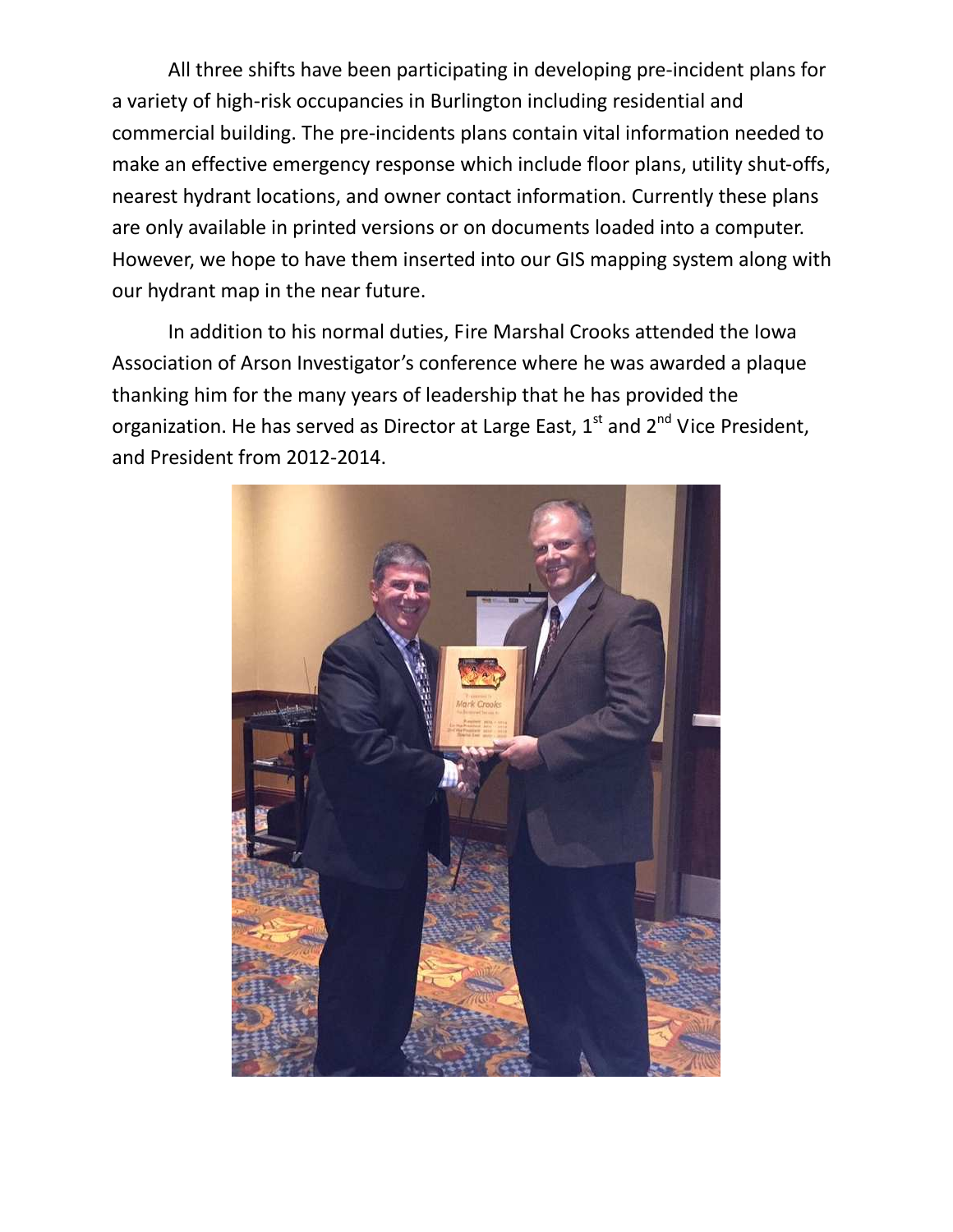### **Other Activities**

- Crews participated in Burlington Community High School homecoming events.
- We held a 9-11 Memorial Service at Central Station.
- DC Ryan attended the Henderson County EMS Association meeting.
- Chief Trexel attended the Des Moines County EMS Association meeting.
- Firefighters Ewinger and Seifken were awarded their 25 year tenure awards.
- Captain Logan received his 15 year tenure award.
- Crew's participated in the Steerman's Breakfast at the Southeast Iowa Regional Airport.
- BC Workman, DC Ryan, and Chief Trexel attended the Des Moines County Firefighter's Association meeting in West Burlington.
- BC Workman and DC Ryan attended the MABAS Division 62 meeting in Monmouth, where BC Workman was elected Vice President.
- Crew's provided CPR recertification training for all DESCOM dispatchers as part of their continuing education requirements for Emergency Medical Dispatching.
- DC Ryan assisted Davenport Fire Department with a promotional assessment center for District Chiefs.

Respectfully Submitted, Matt Trexel

Fire Chief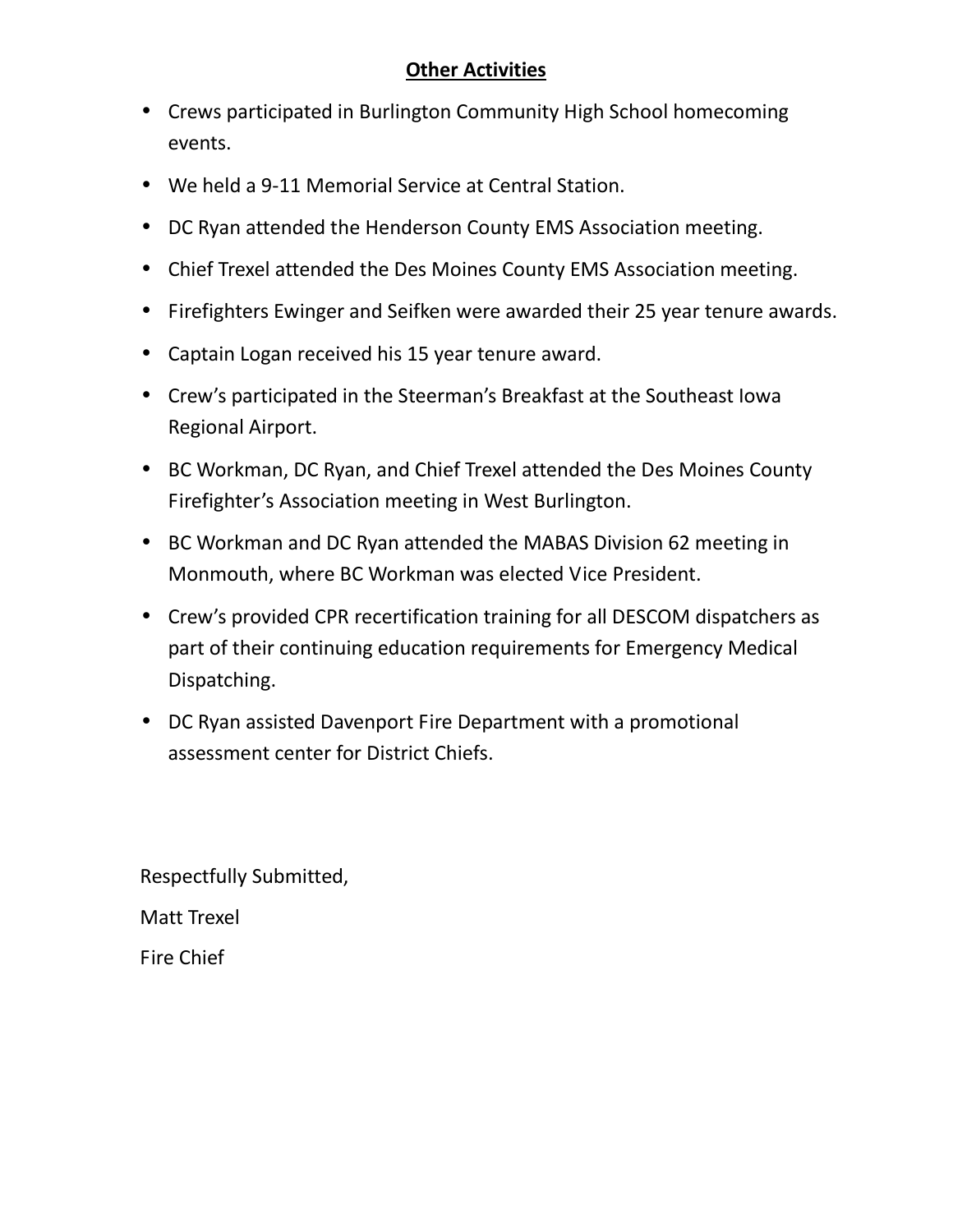**Incident Type Report September 2015** 



## **Responses By District September 2015**